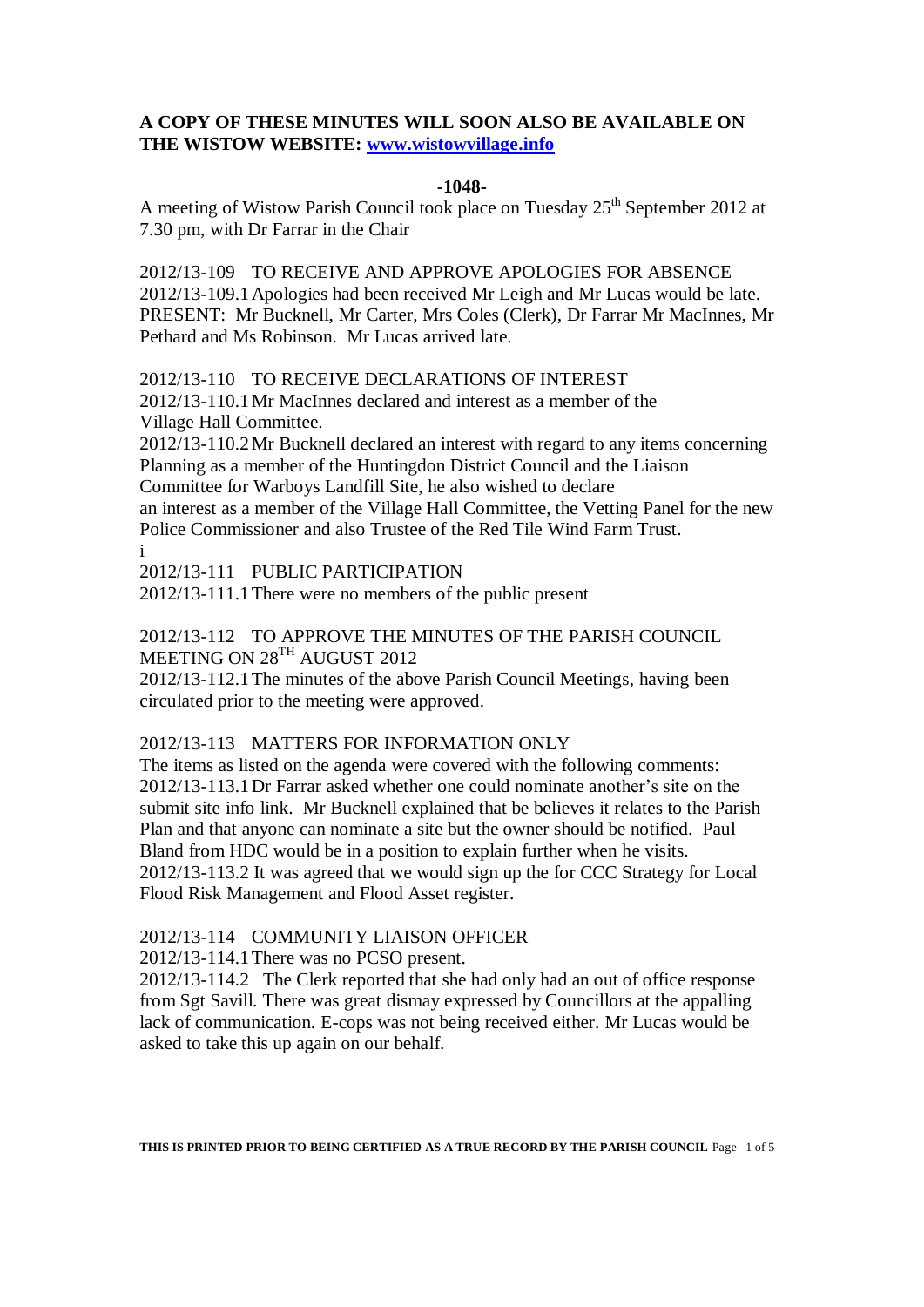## 2012/13-115 REPORTS FROM COUNTY AND DISTRICT COUNCILLORS

2012/13-115.1 Mr Lucas gave the following report when he arrived. 27 householders in Wistow had registered on the Connecting Cambridgeshire Broadband site. Mr Lucas had been chasing the Neighbourhood Forum issue. A pilot scheme was to be run in Yaxley but no other meeting planned until this had run. However, at a local level it was possible that meetings could be arranged by the local Chair but ground rules would have to be established. He confirmed that Sgt Savill was looking at ways to communicate with Parishes but PCSO attendance had not proved successful. Dr Farrar reiterated that our PC felt that lack of communication was a big issue and that he was extremely disappointed with the lack of engagement with the community. Mr Lucas would address the problem during the short time he had left with the Police Authority. The manifestoes for the new Police Commissioner candidates can be found on-line.

2012/12-115.2 Mr Bucknell reported that the Local Plan to 2036 was the main topic at the moment. Leaflets are being distributed and the consultation is still open. Housing is crucial for growth and if the low option is taken then there will be a deficit of jobs. The medium plan is being recommended as the minimum option to maintain growth in the area.

2012/13-115.3Mr Pethard reported that he had attended the Huntingdonshire Matters event which had highlighted areas of particular concern. A working group will be set up, bringing in other agencies and it will be steered by a moderator and route map. The priorities were, Older People, Younger People and Education and Skills.

#### 2012/13-116 FINANCE

a) to approve the financial statement

2012/13-116.1As this had been circulated to Councillors present

prior to the meeting, and there were no further comments, it was unanimously confirmed as a true record. There were no cash flow issues.

b) to approve payments of outstanding amounts

2012/13-116.2 The payments listed were formally approved and the cheques duly signed

| Mrs P Coles September salary and expenses   | £ 210.16 |
|---------------------------------------------|----------|
| Zen Internet domain name                    | £ 69.44  |
| D Tonks quarterly payroll, to include above | £ 630.00 |

#### 2012/13-117 CORRESPONDENCE

2012/13-117.1, 2 and 3 were covered with no further comment.

2012/13-118 TO CONSIDER ANY PLANNING APPLICATIONS RECEIVED Mr Bucknell stated that he could only comment on the information in front of him. 2012/13-118.1 1201274OUT Approval was recommended.

2012/13-118.2 1201435FUL Replacement garage with first floor hobby room, Manor Cottage, Manor Street – approval was recommended but sight of the implementation plan was requested due to traffic/bus route/access issues.

**THIS IS PRINTED PRIOR TO BEING CERTIFIED AS A TRUE RECORD BY THE PARISH COUNCIL** Page 2 of 5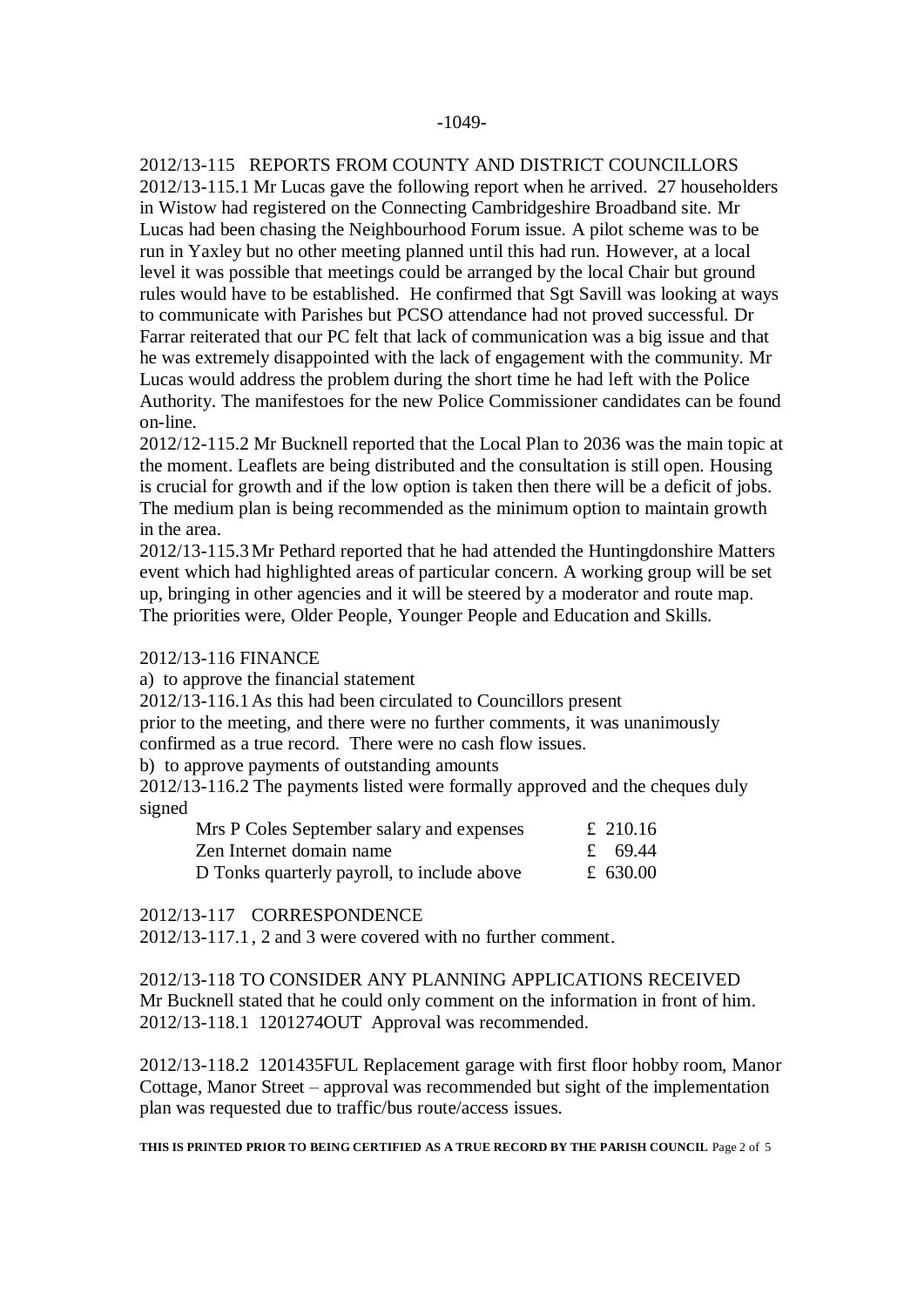2012/13-118.3 1201457FUL Proposed extensions and alterations, 5 The Grove – approval recommended.

2012/13-118.4 A letter had been received regarding changes to 1201160FUL, 1 Pipkins Close too late for it to be discussed but the Clerk was instructed to obtain the new drawings.

## 2012/13-119 HIGHWAY WARDEN SCHEME

2012/13-119.1 Ms Robinson had met with Tony King from Highways, toured the village and discussed Highways' responsibilities.

# 2012/13-120 UPDATE ON PLAYGROUND

2012/13-120.1 Aerial runway had been repaired.

2012/13-120.2 It was agreed to instruct Digley Associates to do the playground inspection.

2012/13-120.3 Mr MacInnes had had a complaint that golf was being played in the playground again and litter had been strewn. It was agreed to send out a flyer with the Parish Plan mailing highlighting the dangers of golf in the park.

2012/13-120.4 A gully had formed in the gravel path and the gate needs adjusting again. Mr Carter would do the gate and the Clerk would ask Mr Burton to quote to fix the gravel path and remove the stump.

# 2012/13-121 CODE OF CONDUCT

2012/13-121.1 Mr Bucknell proposed and Dr Farrar seconded the adoption of the following amendments to the Code of Conduct to accommodate the needs of a Parish Council over those of District:

Exclude all references to 'Cabinet'

Clause 4.2.4. delete 'from the Authority's Monitoring Officer' and insert ' in accordance with the Localism Act 2011'. It was unanimously agreed.

2012/13-121.2 Dispensations Procedure Guide. It was not clear whether dispensation was required in order to discuss and set the precept. The Clerk would take advice.

## 2012/13-122 ANNUAL INSURANCE RENEWAL

2012/13-122.1 It was agreed to remain with Came & Co as their figure was the most favourable and to sign up to a three year agreement. This year's renewal would be £773.47

## 2012/13-123 STREET LIGHT MAINTENANCE CONTRACT

2012/13-123.1 It was agreed to sign the long term agreement for three years, the first year cost being £20.85 per lamp.

## 2012/13-124 ALLOTMENT RENTS

2012/13-124.1 Allotment invoices would be prepared and delivered. 2012/13-124.2 It was resolved to increase rents by 5% with effect from  $10^{th}$  October 2013. The tenants would be informed.

**THIS IS PRINTED PRIOR TO BEING CERTIFIED AS A TRUE RECORD BY THE PARISH COUNCIL** Page 3 of 5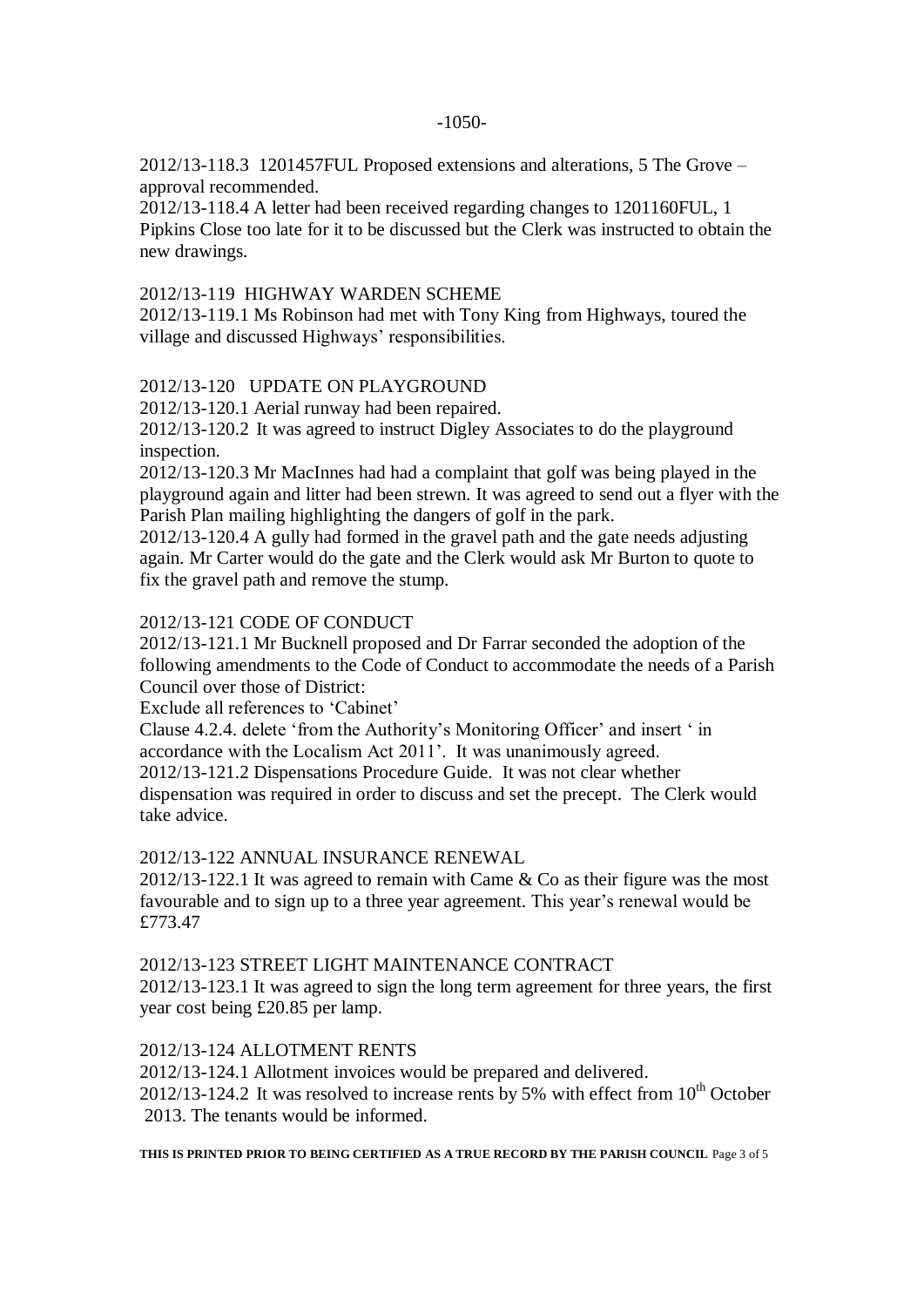## 2012/13-125 GRASS CUTTING

2012/13-125.1 In order to keep the church and grave yards tidy it was agreed to instruct up to three extra cuts, the cost being shared between the PC and the PCC who had already approved the extra cost.

## 2012/13-126 HUNTINGDONSHIRE LOCAL PLAN TO 2036

2012/13-126.1 Ms Robinson had attended a presentation in Ramsey but the same information was being present as in the marketing campaign. Information was also being presented in local libraries and leaflets delivered

#### . 2012/13-127 PARISH PLAN ACTION PLAN WORKING PARTIES FEEDBACK AND UPDATE

a) Litter – Mr MacInnes – nothing to report.

b) Countryside – Mr Carter The Clerk was asked to email Upwood Clerk with a view to liaising on a circular walk. Mr Carter would find contact details for Holt Farm. It was noted that the foot path on the field off Harris Lane was very narrow before it was cut.

c) Village Hall – Mr MacInnes Cricket had been a success. A meeting was scheduled to discuss the plans and applications for funding.

d) Parish Plan Review – Dr Farrar, Mr Carter, Mr Bucknell and Ms Robinson. Meeting scheduled for  $2<sup>nd</sup>$  October. A flyer had been circulated which would be delivered to every home asking for feedback. Ms Robinson would check with Paul Bland that he was still available for the next meeting.

2012/13-128 ITEMS FOR WISTOW WARBLER AND WEB SITE 2012/13-128.1Broadband registration

2012/13-129 MONTHLY AUDIT – NOMINEE FOR NEXT MEETING 2012/13-129.1Mr Carter is our auditor for this month and Ms Robinson for next.

# 2012/13-130 MATTERS FOR FUTURE CONSIDERATION

2012/13-130.1These will be linked with our Parish Plan

2012/13-130.2 Grass cutting quotes and requirements for next season

2012/13-130.3 CPALC AGM on 19<sup>th</sup> November

2012/13-130.4 Budget/Precept

2012/13-130.5 Bus Shelter, possible improvement

2012/13-130.6 Look at other possibilities with playground where it is boggy perhaps with WIB on board

2012/13-130.7 Mr Carter would like to look at consultation process as he feels the multiple choice system is restrictive and steers the respondent in a way that removes the freedom to comment.